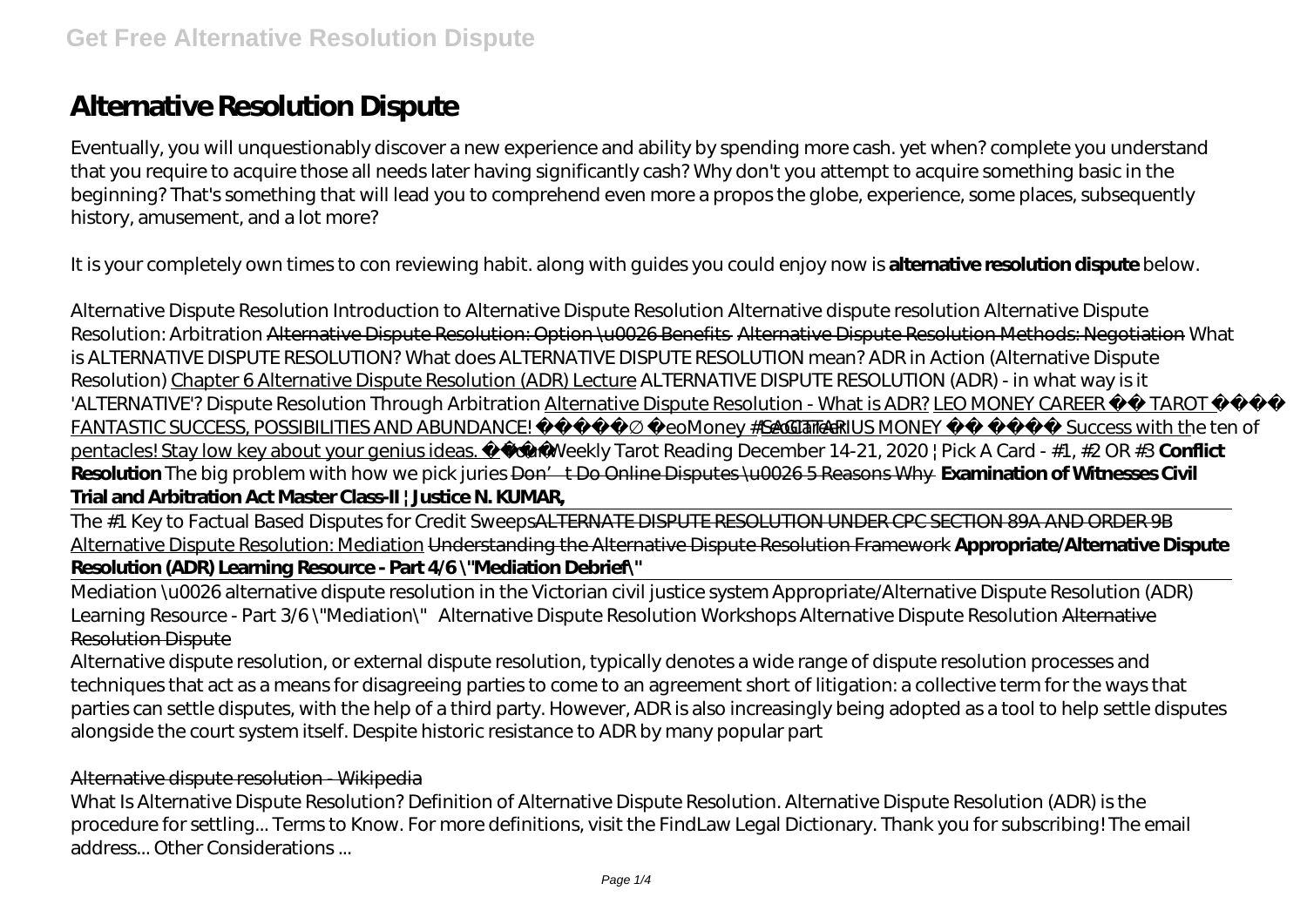#### What is Alternative Dispute Resolution? - FindLaw

Alternative Dispute Resolution ("ADR") refers to any means of settling disputes outside of the courtroom. ADR typically includes early neutral evaluation, negotiation, conciliation, mediation, and arbitration.

## Alternative Dispute Resolution | Wex | US Law | LII ...

Alternative dispute resolution, or ADR, is a process in which a neutral third party—a mediator or arbitrator—helps parties who are embroiled in a dispute come to an agreement. Mediation and arbitration (see also Arbitration vs Mediation and the Conflict Resolution Process in Alternative Dispute Resolution (ADR)) are types of alternative dispute resolution because they offer an alternative to litigation.

## What is Alternative Dispute Resolution? - PON - Program on ...

Alternative Dispute Resolution (ADR) is a collection of processes used to informally, and confidentially, resolve conflicts or disputes. These processes are called alternative because they are an alternative to grievances and complaints; however, it does not displace those traditional processes.

#### Alternative Dispute Resolution | OEEO

Alternative Dispute Resolution is the process of solving disputes without litigation. As court dockets, litigation costs, and time delays continue to rise, ADR grows in popularity.

#### Alternative Dispute Resolution - American Bar Association

Alternative Dispute Resolution (ADR) All agencies are required to have an alternative dispute resolution (ADR) program. EEOC has certain requirements that all agencies must follow when developing ADR programs. The most important ADR program requirement is fairness.

# Alternative Dispute Resolution | U.S. Equal Employment ...

alternative dispute resolution (ADR) a relatively new area of activity by which disputes are resolved other than by the ordinary courts. ARBITRATION is a form of ADR, but it is only one of many. Most examples have their own procedures and rules, and usually the parties will have to agree to abide by the decision.

# Alternative dispute resolution legal definition of ...

Alternative dispute resolution (ADR) schemes are processes that enable you to resolve a dispute you're having with a company without having to go to court. We explain how they work.

#### What is Alternative dispute resolution (ADR)?

Alternative dispute resolution (ADR) refers to ways of resolving disputes between consumers and traders that don't involve going to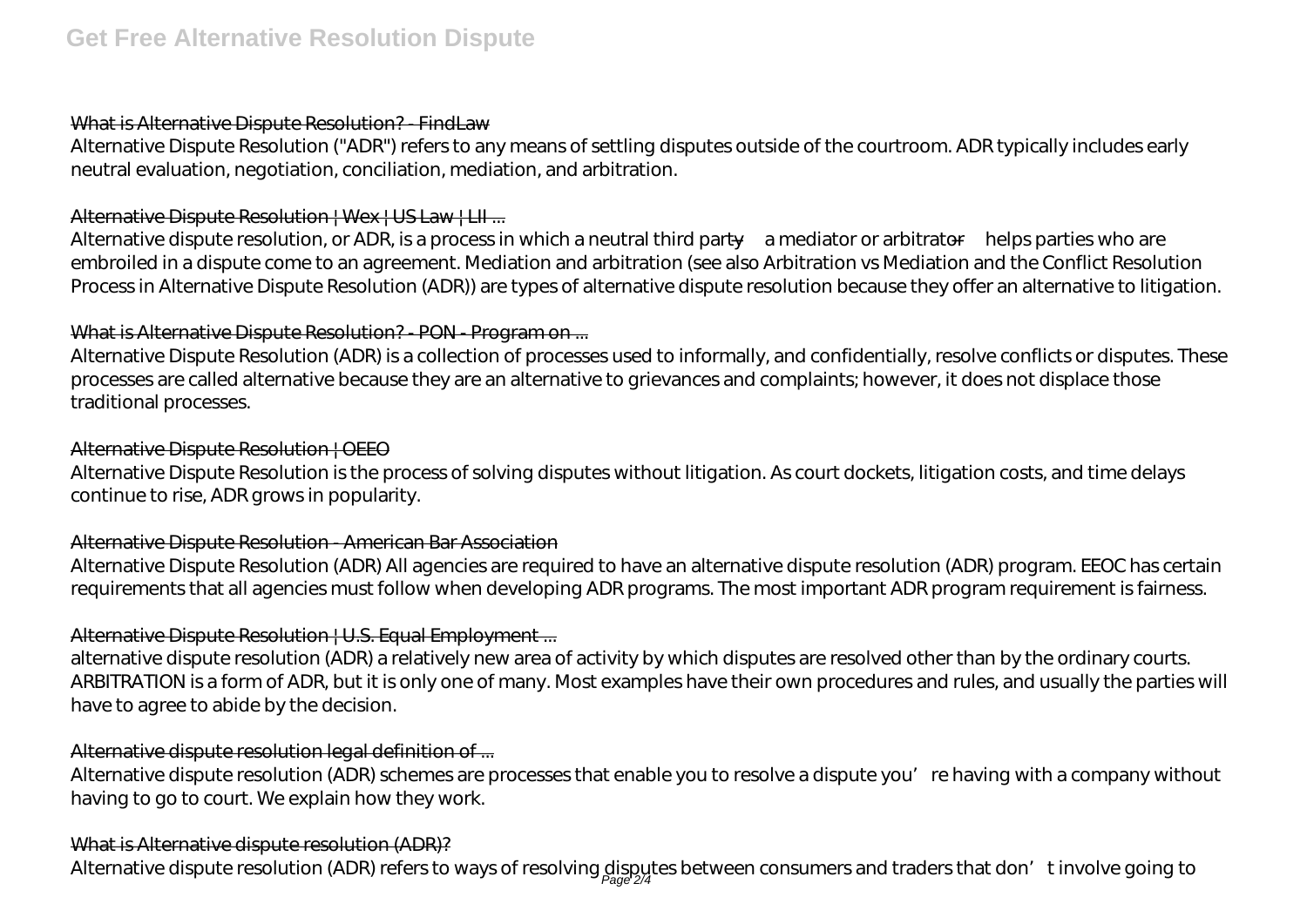court. The government wants to encourage the development of ADR....

#### Alternative dispute resolution for consumers - GOV.UK

The term alternative dispute resolution (ADR) means any procedure, agreed to by the parties of a dispute, in which they use the services of a neutral party to assist them in reaching agreement and avoiding litigation. Types of ADR include arbitration, mediation, negotiated rulemaking, neutral factfinding, and minitrials.

#### Alternative Dispute Resolution | U.S. Department of Labor

Alternative Dispute Resolution for Divorces. Just because you are going through a divorce or separation, does not necessarily mean that you have to go to court. There are other options for resolving disputes in family law cases. Alternative Dispute Resolution, or ADR, is a general term referring to any process for resolving a legal dispute ...

## Alternative Dispute Resolution for Divorces in Ontario ...

Alternative dispute resolution refers to any methods used to resolve a dispute between parties without resorting to litigation. Alternative dispute resolution ("ADR") may make use of a third party, such as a mediator, but it is not required.

## Alternative Dispute Resolution - Definition, Examples ...

Alternative dispute resolution encompasses means of disputing that are not litigation. There are different types of alternative dispute resolution options you can go with. The list includes mediation, arbitration, negotiation, and early neutral evaluation. It's important to understand the pros and cons of alternative dispute resolution.

#### The Pros and Cons of Alternative Dispute Resolution

Most civil disputes are resolved without filing a lawsuit, and most civil lawsuits are resolved without a trial. The courts and others offer a variety of Alternative Dispute Resolution (ADR) processes to help people resolve disputes without a trial. ADR is usually less formal, less expensive, and less time-consuming than a trial.

# Alternative Dispute Resolution (ADR) - alternative\_dispute ...

List of Cons of Alternative Dispute Resolution 1. It promotes an uneven playing field. It is believed that the "take it or leave it" principle of alternative dispute resolution clauses would work in favor of the richer or more influential party over the party with less power and shallower pockets.

#### 6 Pros and Cons of Alternative Dispute Resolution – Green ...

Dispute resolution may also be referred to as alternative dispute resolution, appropriate dispute resolution, or ADR for short. Dispute resolution processes are alternatives to having a court (state or federal judge or jury) decide the dispute in a trial or other institutions<br>